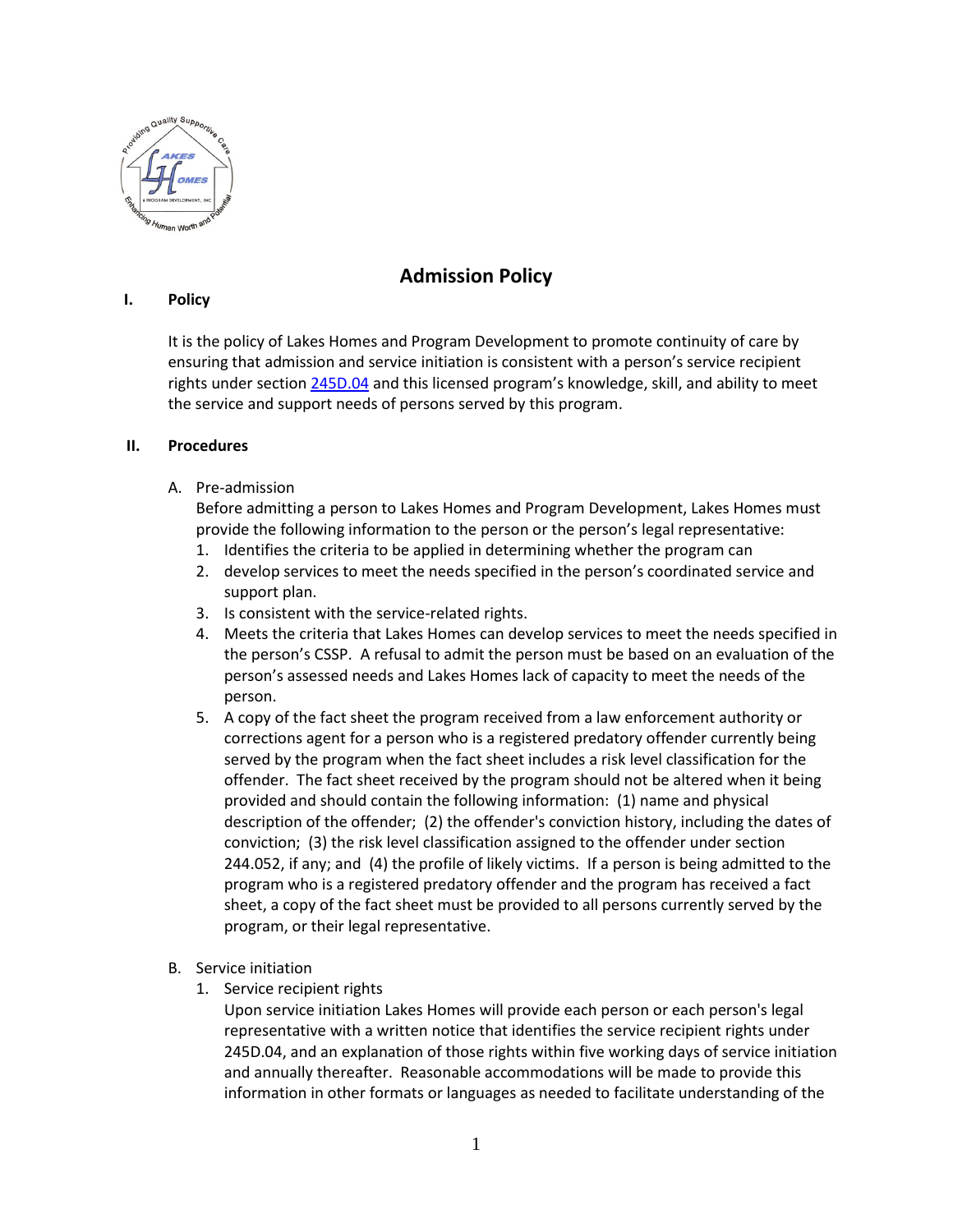rights by the person and the person's legal representative, if any. The program will maintain documentation of the person's or the person's legal representative's receipt of a copy and an explanation of the rights.

2. Availability of program policies and procedures

The program must inform the person, or the person's legal representative, and case manager of the policies and procedures affecting a person's rights under section 245D.04, and provide copies of the following policies and procedures, within five working days of service initiation:

- Grievance policy and procedure.
- Service suspension and termination policy and procedure.
- Emergency use of manual restraints policy and procedure.
- Data privacy.
- 3. Handling property and funds

The program will obtain written authorization from the person or the person's legal representative and the case manager whenever the program will assist a person with the safekeeping of funds or other property. Authorization must be obtained within five working days of service initiation and renewed annually thereafter. At the time initial authorization is obtained, the program will ask the person or the person's legal representative and the case manager how often they want to receive a statement that itemizes receipts and disbursements of funds or other property. The program will document the preference. The program will document changes to these preferences when they are requested.

- 4. Each person receiving services must have a choice of roommate and must mutually consent, in writing, to sharing a bedroom with one another. No more than two people receiving services may share one bedroom.
	- a. A single occupancy bedroom must have at least 80 square feet of floor space with a 7-1/2 foot ceiling. Bedrooms must be separated from halls, corridors and others habitable rooms by floor to ceiling walls containing no openings except doorways and must not serve as a corridor to another room used in daily living.
	- b. A person's personal possessions and items for the person's own use are the only items permitted to be stored in a person's bedroom.
	- c. Unless otherwise documented through assessment as a safety concern for the person, each person must be provided with the following furnishings.
		- 1. A separate bed of proper size and height for the convenience and comfort of the person, with a clean mattress in good repair.
		- 2. Clean bedding appropriate for the season.
		- 3. An individual cabinet or dresser, shelves, and a closet for storage of personal possession and clothing and
		- 4. A mirror for grooming.
	- d. When possible, a person must be allowed to have items of furniture that the person personally owns, in the bedroom, unless doing so would interfere with safety precautions, violate a building or fire code, or interfere with another person's use of the bedroom, if applicable.
		- 1. A person may choose to not have a cabinet, dresser, shelves, or a mirror in the bedroom, as otherwise required by Lakes Homes. A person may choose to use a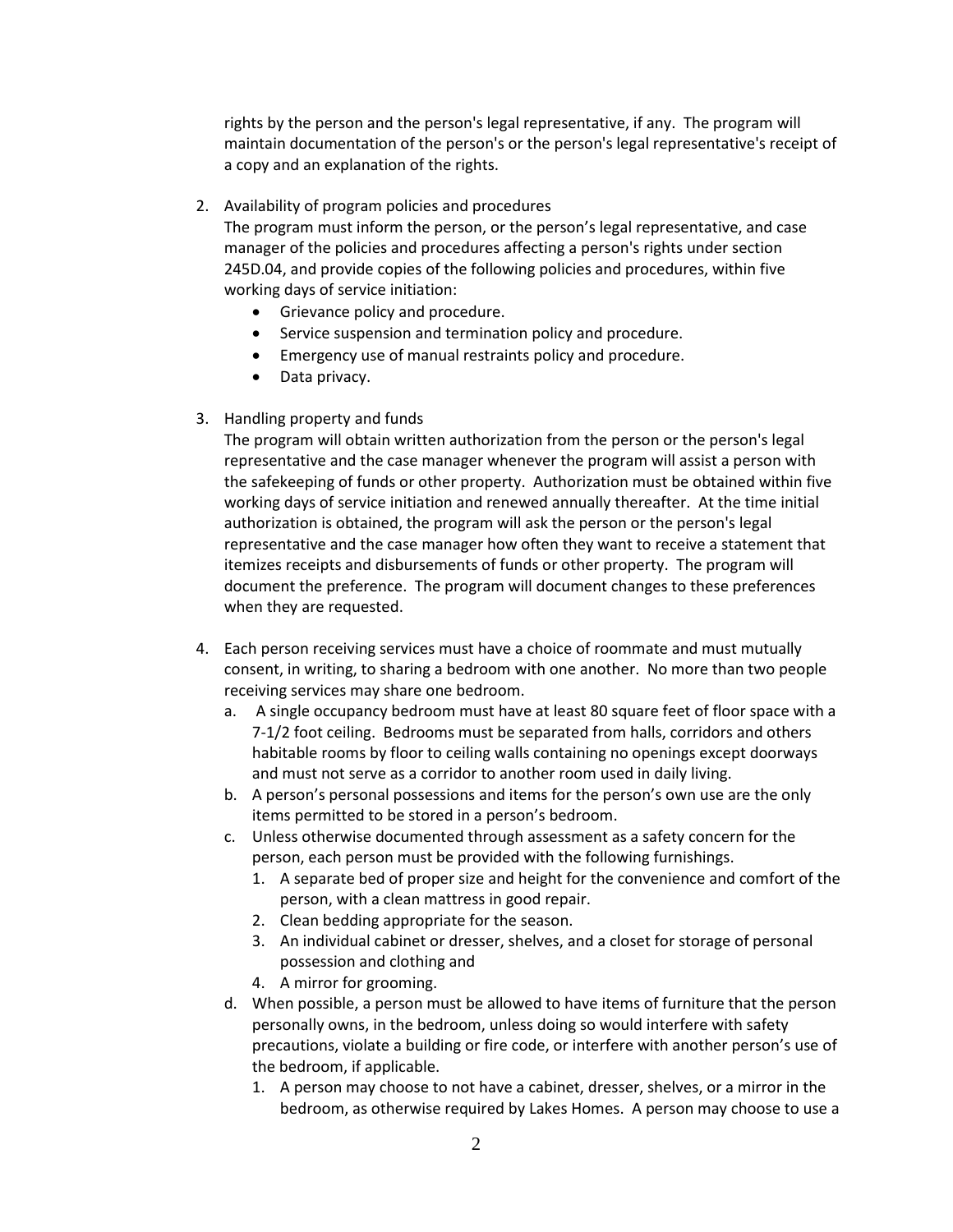mattress other than an innerspring mattress and may choose not to have the mattress on a mattress frame or support. If a person chooses not to have a piece of required furniture, Lakes Homes must document this choice and is not required to provide the item. If a person chooses to use a mattress other than an innerspring mattress or chooses not to have a mattress frame or support, Lakes Homes must document this choice and allow the alternative desired by the person.

- 2. A person must be allowed to bring personal possessions into the bedroom and other designated storage space, if such space is available, in the residence. The person must be allowed to accumulate possessions to the extent the residence is able to accommodate them, unless doing so is contraindicated for the person's physical or mental health, would interfere with safety precautions or another person's use of the bedroom, if applicable, or would violate a building or fire code.
- 3. Lakes Homes must allow for locked storage of personal items. Any restrictions on the possession or locked storage of personal items, including requiring a person to use a lock provided by Lakes Homes, must meet the rights restriction procedures and Lakes Homes must allow the person to be present if and when Lakes Homes opens the lock.
- 4. A person must be allowed to lock the person's bedroom door. Lakes Homes must document and assess the physical plant and the environment, and any populations served, and identify the risk factors that require using locked doors, and the specific action taken to minimize the safety risk to a person receiving services at the site.
- 5. Assessment and initial services planning
	- e. Within 15 calendar days of service initiation, Lakes Homes must complete a preliminary coordinated service and support plan addendum based on the coordinated service support plan provided by the primary agency.
	- f. Within the scope of services, Lakes Homes must, at a minimum, complete assessments in the following areas before the 45-day planning meeting:
		- 1. The person's ability to self-manage health and medical needs to maintain or improve physical, mental, and emotional well-being, including, when applicable, allergies, seizures, choking, special dietary needs, chronic medical conditions, self-administration of medication or treatment orders, preventative secreen and medical and dental appointments
		- 2. The person's ability to self-manage personal safety to avoid injury or accident in the service setting, including, when applicable, risk of falling, mobility, regulating water temperature, community survival skill, water safety skills and sensory disabilities and
		- 3. The person's ability to self-manage symptoms or behavior that may otherwise result in an incident as defined in section 245D.02, suspension or termination of services by Lakes Homes, or other symptoms or behaviors that may jeopardize the health and welfare of the person or others.
	- g. Assessments must produce information about the person that describes he person's overall strengths, functional skills and abilities, and behaviors or symptoms. Assessments must be based on the person's status within the last 12 months at the time of service initiation. Assessments based on older information must be